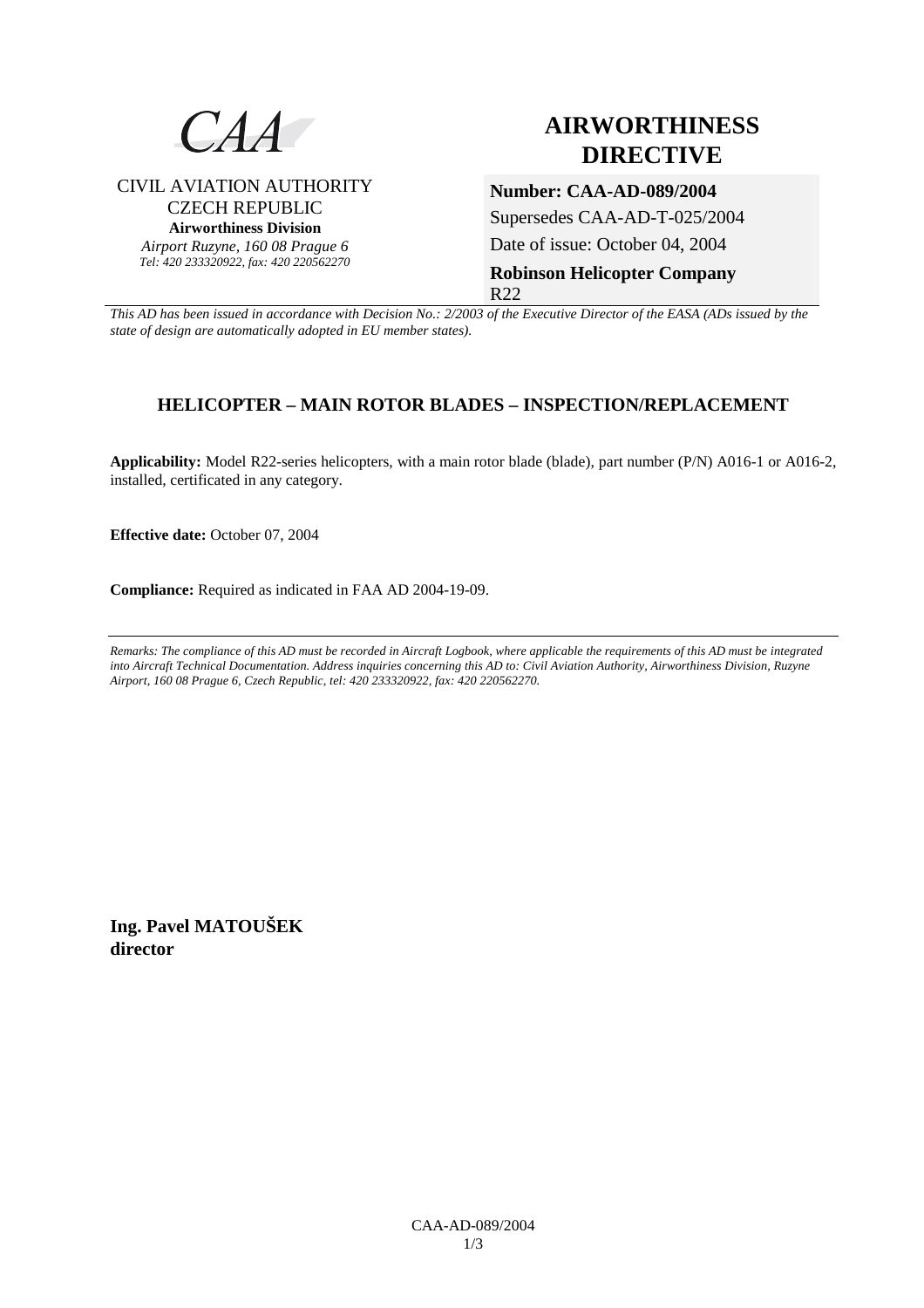**2004-19-09 Robinson Helicopter Company**: Amendment 39-13803. Docket No. 2004-SW-15-AD. Supersedes Emergency AD 2004-06-52, Docket No. 2004-SW-01-AD.

*Applicability*: Model R22-series helicopters, with a main rotor blade (blade), part number (P/N) A016-1 or A016-2, installed, certificated in any category.

*Compliance*: Required as indicated, unless accomplished previously.

To prevent a fatigue crack, blade failure, and subsequent loss of control of the helicopter, accomplish the following:

(a) Within 10 hours time-in-service (TIS) or 30 days, whichever occurs first, for helicopters with blades, P/N A016- 2, that are 5 or more years old, or have 1,000 or more hours TIS, track-and-balance the blades. If an abnormal increase in vibration occurs within 5 hours TIS after the last track and balance, before further flight, replace the blades with airworthy blades, P/N A016-2, that are less than 10 years old and have less than 2,200 hours TIS, or airworthy blades, P/N A016-4, that are less than 12 years old and have less than 2,200 hours TIS.

(b) Within 10 hours TIS or 30 days, whichever occurs first, for helicopters with blades, P/N A016-1, replace the blades with airworthy blades, P/N A016-2 or A016-4.

(c) Within 10 hours TIS or 30 days, whichever occurs first, determine the age of each blade:

(1) For a zero-hour TIS (new) blade delivered with an Airworthiness Approval tag, the time begins on the date stated on that tag. For a blade older than 9 years that pre-dates the use of the Airworthiness Approval tag and was delivered as a new blade with a "yellow tag," the time begins on the date stated on that tag. Any subsequent yellow tag issued for a blade after the blade was placed into service is not valid for determining the original manufacture date.

(2) For a new blade that has neither an Airworthiness Approval tag nor a yellow tag because it was delivered on a factory-new helicopter, the time begins on the date stated on the original Airworthiness Certificate as documented in the aircraft maintenance records.

(3) For a new blade installed on an overhauled helicopter, the time begins on the date the helicopter was returned to service after overhaul as documented in the aircraft logbook or work report.

(4) For all other blades, the time begins on the date of manufacture. This date can be obtained from the manufacturer by providing them the serial number and part number.

(d) Within 10 hours TIS or 30 days, whichever occurs first, for helicopters with blades, P/N A016-2, replace the blades with airworthy blades on or before reaching 2,200 hours TIS or 10 years, whichever occurs first.

(e) Within 10 hours TIS or 30 days, whichever occurs first, revise the component history card or equivalent maintenance record for blades, P/N A016-2, by adding a 10-year retirement life to the current 2,200 hours TIS retirement life.

(f) Revise the Airworthiness Limitations section of the applicable maintenance manual by adding a new retirement life of 10 years to the current 2,200 hours TIS retirement life for blades, P/N A016-2.

**Note**: Robinson Model R22 Maintenance Manual, dated January 16, 2004, contains the revised Airworthiness Limitations section.

(g) To request a different method of compliance or a different compliance time for this AD, follow the procedures in 14 CFR 39.19. Contact the Los Angeles Aircraft Certification Office, Transport Airplane Directorate, FAA, for information about previously approved alternative methods of compliance.

(h) Special flight permits will not be issued.

(i) This amendment becomes effective on October 7, 2004.

**Footer Information** Issued in Fort Worth, Texas, on September 16, 2004. David A. Downey,